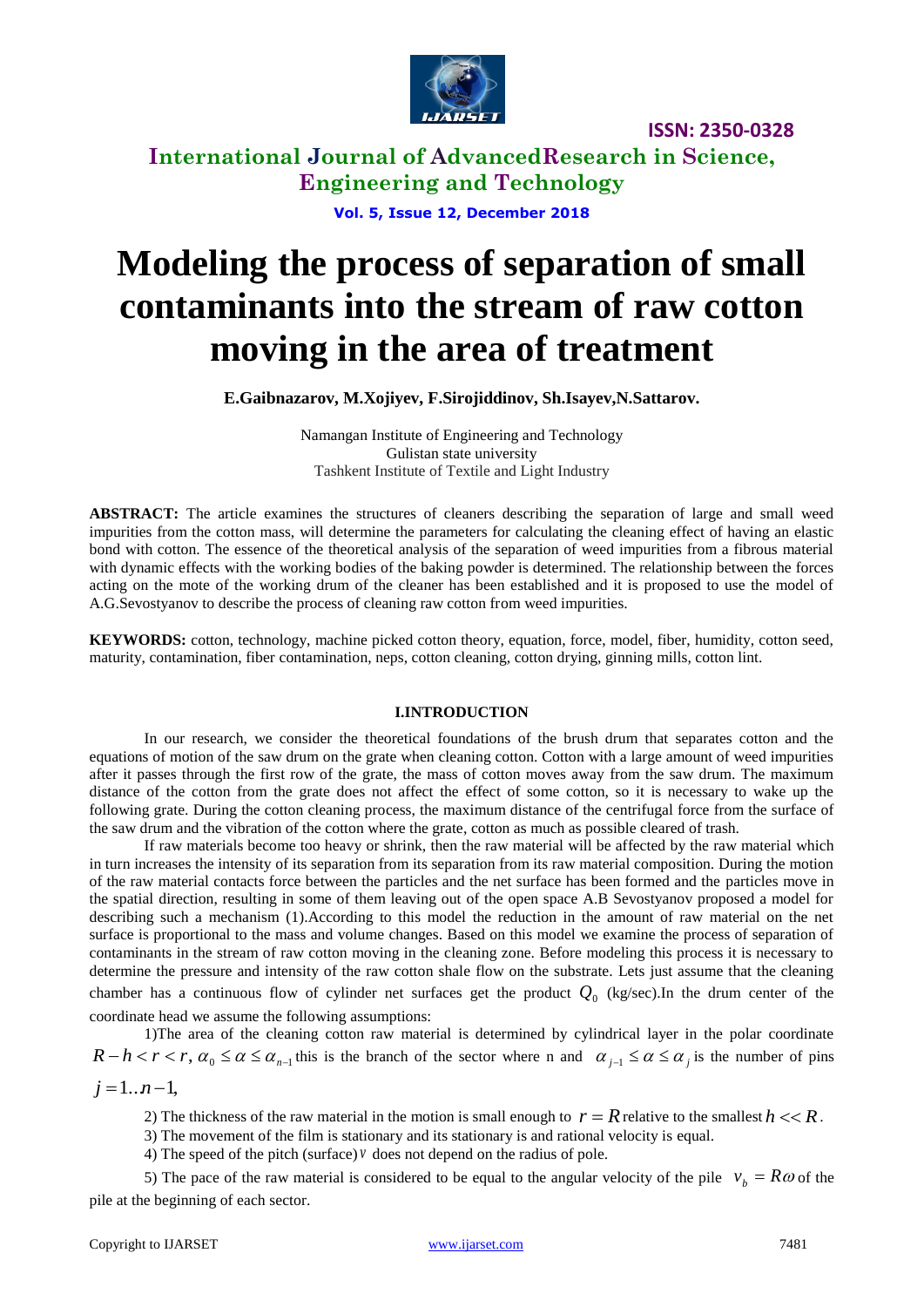

## **ISSN: 2350-0328 International Journal of AdvancedResearch in Science, Engineering and Technology**

### **Vol. 5, Issue 12, December 2018**

 We write on the form of the Euler taking into account the strength and frictional force of the mass of the mass in each sector.

$$
\rho_j v_j \frac{dv_j}{d\alpha} = -\frac{dp}{d\alpha} + \rho_j gR(\cos\alpha - f\sin\alpha) - f\rho_j v_j^2
$$

Where:  $\rho_j = \rho_j(\alpha)$ ,  $v_j = v_j(\alpha)$  and  $p_j = p_j(\alpha)$  is the rate and pressure of the raw material in the sector  $\alpha_{j-1} \leq \alpha \leq \alpha_j$ 



Flow chart of cotton raw material along the net surface (n=4) in the equation there are there nominal  $\rho_j$ ,  $v_j$ and  $p_j$ . We use two more additional links to identify them. The first contact is expressed by the law of conservation of the mass that is to be performed for the inpatient state at the discharge portion of the moving stream in the cleaning zone.

$$
\rho_j v_j = Q
$$

Where  $Q = Q_0 / S$ ,  $S = hL$ ,  $L$ -thelength of the cleaning agent the second one is the equation of the raw material.

$$
\rho_j = \rho_{0j} [1 + A(p - p_{0j})]
$$

Where we determine the raw material density and pressure in the given section on the basis of the experimental coefficient  $\rho_{oj}$  and  $p_{oj}$  -  $\dot{j}$  punching Ratio of raw materials.

$$
v_j = \frac{Q}{\rho_{0j}[1 + A(p - p_0)]} \approx \frac{Q}{\rho_{0j}}[1 - A(p - p_0)]
$$

In view of the above mentioned 5<sup>th</sup> hypothesis (3) and (4) the definition of  $\rho_{oj}$  and  $p_{oj}$  is defined as quoted

$$
\rho_{0j} = \rho_0 = Q / v_b, \ p_{0j} = p_0 = p_{00} - (1 - v_{00} / v_b) / A
$$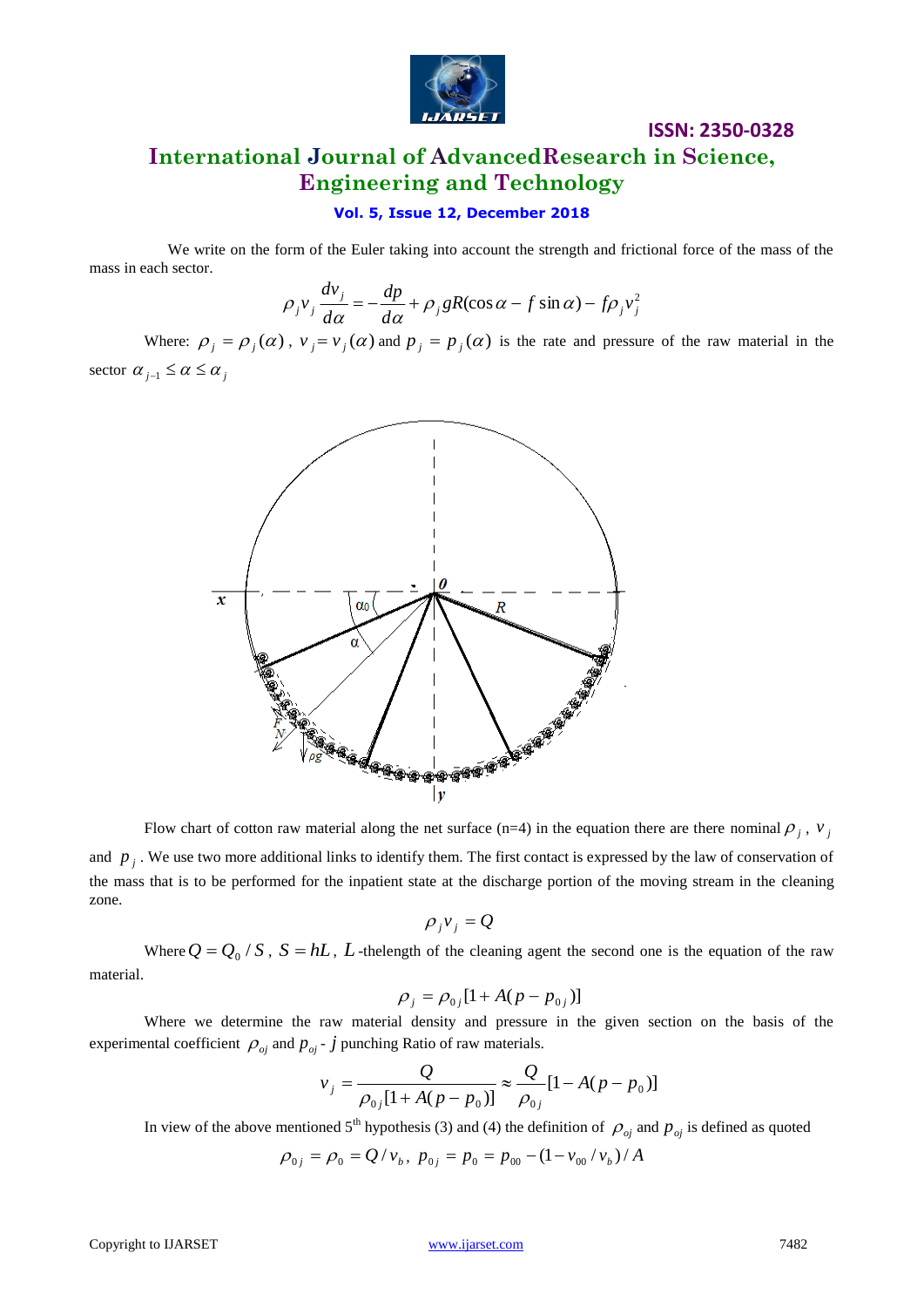

## **International Journal of AdvancedResearch in Science, Engineering and Technology**

## **Vol. 5, Issue 12, December 2018**

Where  $p_0 = p_{00} - (1 - v_{00} / v_b) / A$ ,  $p_{00}$  and  $v_{00}$  the pressure and speed of the feedstock transfer to the treatment zone.

Thereby expressing the density in the cleavage zone by speed pressure over the following formulas:

$$
\rho_j = \rho_0[1 + A(p - p_0)], v_j = v_b[1 - A(p - p_0)]
$$

(4) In equations we use (1) equation for pressure:

$$
\frac{dp}{d\alpha} - F_0(\alpha) = F(\alpha) \tag{5}
$$

$$
d\alpha \t d\alpha
$$
  
Where:  $F_0 = \frac{A\rho_0[gR(\cos\alpha - f\sin\alpha) + f\nu_b^2]}{1 - A\rho_0\nu_b^2}$ ,  

$$
F = \frac{\rho_0[gR(\cos\alpha - f\sin\alpha)(1 - Ap_0) - f\nu_b^2(1 + Ap_0)]}{1 - A\rho_0\nu_b^2}
$$

(5) The general solution of the linear first linear equation with respect to

$$
p_{j} = \exp[F_{1}(\alpha)][C_{j} + \int_{\alpha_{j-1}}^{\alpha} F(t) \exp[-F_{1}(t)]dt]
$$
\n(6)

Where:  $F_1 = \frac{np_0}{s} \frac{1}{4} a v^2$  $\overline{0}$ 2  $\boldsymbol{0}$ 1  $[gR(\sin \alpha + f \cos \alpha) + \alpha f v_h^2]$ *b b*  $A\rho_0 v$  $A\rho_0[gR(\sin\alpha + f\cos\alpha) + afv$  $\rho$  $\rho_0(gR(\sin\alpha + f\cos\alpha) + \alpha)$  $\overline{a}$  $+f\cos\alpha$ )+

(6) These conditions are determined by the initial part of the solution variables in the solution:

$$
p_j = p_0 , \quad \alpha = \alpha_{j-1}
$$

If you find  $C_j$  using these conditions then the appearance of the solution will be

$$
p_j = \exp[F_1(\alpha)][p_0 \exp[-F_1(\alpha_{j-1})] + \int_{\alpha_{j-1}}^{\alpha} F(t) \exp[-F_1(t)]dt]
$$
(7)

The density and speed of the raw material flow in each section is determined by the formula 4

We use Savestyan's model as shown above for the theoretical study of the process of separation of dirt particles from raw materials

$$
\frac{dm_j}{m_j} = \lambda_j \frac{d\rho_j}{\rho_j}
$$

Where *j*  $j = 1 + a$  $=$ 1  $\lambda_j = \frac{1}{1 + \lambda_j}$ ,  $a_j$  the positive constant that is determined by the experimental parameter (8) we define

the interconnected mass and the density of raw materials diminished in the case of  $m_j(\alpha_j) = m_0 \rho_j(\alpha_j) = \rho_0$ under constant

$$
\frac{m_j}{m_0} = \left(\frac{\rho_j}{\rho_0}\right)^{\lambda_j}
$$

(9) According to the formula analysis for the reduction of the raw material mass in each section, the density of the raw material should be inequality  $\rho_j < \rho_0$ 

Detection efficiency is determined by this formula:

$$
\varepsilon_j = \frac{m_0 - m_j}{m_0} = 1 - \left(\frac{\rho_j}{\rho_0}\right)^{\lambda_j}
$$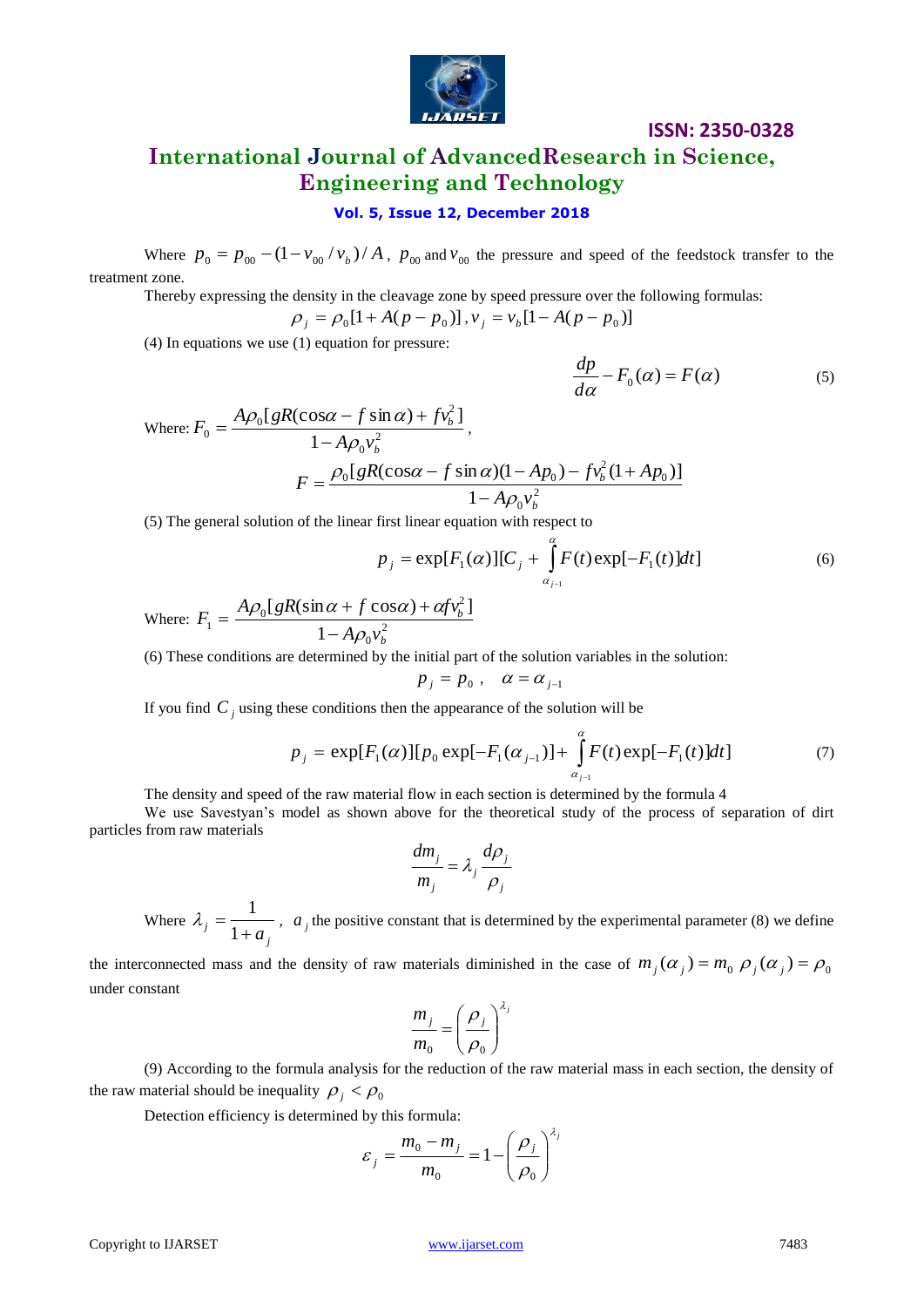

## **ISSN: 2350-0328 International Journal of AdvancedResearch in Science, Engineering and Technology**

## **Vol. 5, Issue 12, December 2018**

When calculating the calculation the friction coefficient between the surface of the surface and the surface is determined by this formula:

$$
f = f_0(1 - \beta)
$$

 $\beta = S_0 / S_t$  -the surface of the open surface of the proposed substrate  $S_t$ 

The calculations were made for the following parameters:  $\alpha_0 = 30^\circ$ ,  $n = 4$ ,  $\alpha_3 = 150^\circ$ ,  $Q_0 = 12000 / 3600 \ kg/s$ ,  $R = 0.2m$ ,  $\omega = 52 s^{-1}$ ,  $p_{00} = 1500 Pa$ ,  $v_{00} = 5m/s$ ,  $f_0 = 0.3$ ,  $h = 0.0038m$ ,  $L = 1.7 m$ 

2-figure graphs of the distribution of raw material intensity (a-bands) and velocity (b-strips ) along the cleaning axis at two different values of the inctial density of raw materials  $v_{00}$  (initial velocity and unchanged ) at different values of the coefficient  $\beta = S_0 / S_t$  is listed below.

As a result of the pile impact of the analysis, there is a sharp decline and increase in the density and speed of the raw material flow across secfors.



Graphs of distribution of raw materials intensity ( a-lines) and a velocity) (b-strips)  $1 - \beta = 0.1$ ,  $2 - \beta = 0.3$ ,  $3 - \beta = 0.5$ ,  $4 - \beta = 0.7$ ,  $5 - \beta = 0.9$   $\rho(kg/m^3)$ 



Figure-3. Graphs of distribution by raw clearance of raw materials density (a- curves) and velocity (b- curves)  $\rho_{00}$  = 70 *kg*/m<sup>3</sup> at different values of parameter  $\beta$  1 –  $\beta$  = 0.1, 2 –  $\beta$  = 0.3, 3 –  $\beta$  = 0.5, 4 –  $\beta$  = 0.7,  $5 - \beta = 0.9$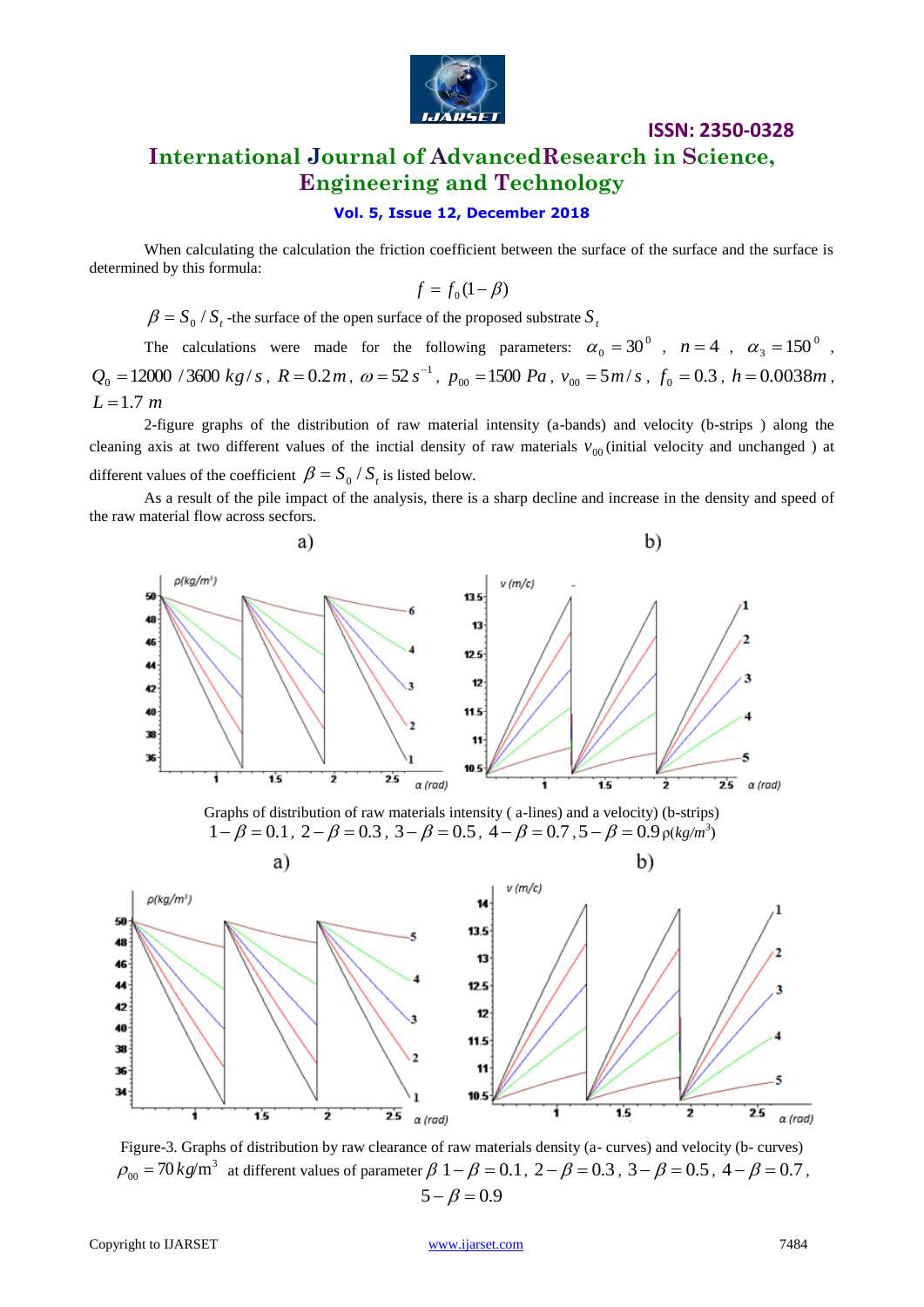

## **International Journal of AdvancedResearch in Science, Engineering and Technology**

## **Vol. 5, Issue 12, December 2018**

Initial density of purging can reduce the maximum valves in the graphs diminution. The use of the density and frequency distribution in the treatment zone is  $\beta$  highly effective. In its small valves there is a high level of intensity changes in the sectoral boundaries and frequencies. The increase in this coefficient reduces the coefficient of friction and as a result may lead to the discrepancy between the sector's distances.

In order to investigate the process of separating the dirt particles from the raw material, we use the formula  $\epsilon = (m_0 - m)/m_0$  in formula (10) which evaluates the efficacy of the effluent and the proportionality coefficients. Are considered to the same as the following parameter  $\beta \lambda = \lambda_0 (1 - \beta) \beta$ .

In figures 4 and 5 there are 4 graphs for cleaning outcomes in different values of  $\rho_{00}$  and  $\beta$  at 4 where the cleaning efficiency is 4. The results show a sharp reduction in the efficacy of the analysis of each of the sexes and the sharp reduction of the raw material density due to the impact of the piles and the decreasing effectiveness of the number of sections.

Taking into account the rule of thorough coefficient of parameter  $\lambda$ , given the law the effectiveness of the chosen principle corresponds to the maximum in accordance with the maximum values of coefficient  $\,\beta\,$ 



Figure-4. Graphs of cleavage distribution by different values  $\varepsilon = (m_0 - m)/m_0$  of the parameter  $\rho_{00} = 55 \, kg/m^3$  when the parameter  $\beta$  when the efficiency of cleaning of the dewaterant from composition of cotton raw material  $1-\beta = 0.1$ ,  $2-\beta = 0.2$ ,  $3-\beta = 0.3$ ,  $4-\beta = 0.4$ ,  $5-\beta = 0.5$ ,  $6-\beta = 0.6$ ,  $7-\beta = 0.7$ ,  $8 - \beta = 0.8$ ,  $9 - \beta = 0.9$ 



Figure-5. Drip irrigation effectiveness in the raw cotton raw materials in the values of parameters  $\varepsilon = (m_0 - m)/m_0$  for distribution parameters at  $\rho_{00} = 70 \, kg/m^3$  different values of parameters  $\beta$ .  $1 - \beta = 0.1$ ,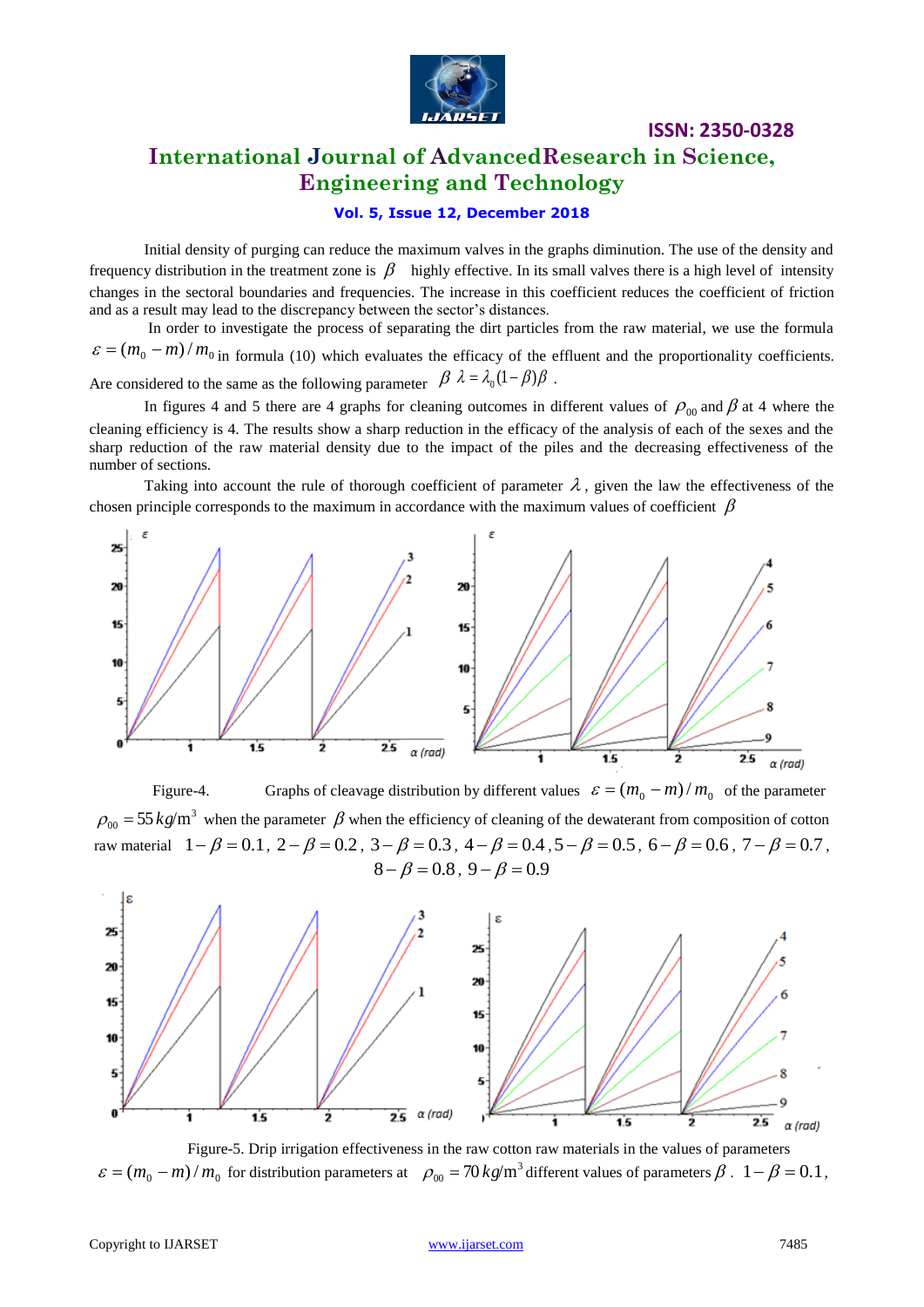

## **International Journal of AdvancedResearch in Science, Engineering and Technology**

#### **Vol. 5, Issue 12, December 2018**

 $2-\beta = 0.2$ ,  $3-\beta = 0.3$ ,  $4-\beta = 0.4$ ,  $5-\beta = 0.5$ ,  $6-\beta = 0.6$ ,  $7-\beta = 0.7$ ,  $8-\beta = 0.8$ ,  $\epsilon$  $9 - \beta = 0.9$ 

In figure 6 the coefficient of the efficiency  $\lambda$  cannot be changed and its value is  $\lambda_1 = \int$ 1  $\mathbf 0$  $\lambda_1 = \int \lambda(x) dx$  and the

graphs of change of the clearance arrey at its various values  $\rho_{00}$  and  $\beta$  are given. As the coefficient of the graphs analysis increases the above mentioned laws can also be mentioned laws can also be observed in the change of efficiency.





$$
\alpha_{n-1}-\alpha_0-\sum_{j=1}^{n-1}\frac{\rho_j(\alpha)}{\rho_0}d\alpha
$$

The efficiency of the cleaning zone the numeral values of the variations in the density and useful coefficients of the raw material  $\varepsilon_c$  in the table are given in the table. The results of the analysis of the results show that the efficacy of the treatment zone is dependent on the high level of parameter  $\beta$  and the initial density. The table breaks zone changes in the initial density and the beneficial coefficient  $\beta$  in different values.

| $\rho_{00} = 55 \, \text{kg/m}^3$ |       |       |       |       |       |       |       |      |      |  |  |
|-----------------------------------|-------|-------|-------|-------|-------|-------|-------|------|------|--|--|
| $\lambda = 4(1 - \beta)\beta$     |       |       |       |       |       |       |       |      |      |  |  |
|                                   | 0.1   | 0.2   | 0.3   | 0.4   | 0.5   | 0.6   | 0.7   | 0.8  | 0.9  |  |  |
| $\varepsilon_c$ %                 | 14.96 | 22.95 | 26.05 | 25.56 | 22.46 | 17.59 | 11.84 | 6.20 | 1.85 |  |  |
| $\lambda = \lambda_1 = 0.6666$    |       |       |       |       |       |       |       |      |      |  |  |
|                                   | 0.1   | 0.2   | 0.3   | 0.4   | 0.5   | 0.6   | 0.7   | 0.8  | 0.9  |  |  |
| $\varepsilon_{c}$ %               | 26.56 | 23.83 | 21.05 | 18.22 | 15.35 | 12.44 | 9.47  | 6.46 | 3.40 |  |  |